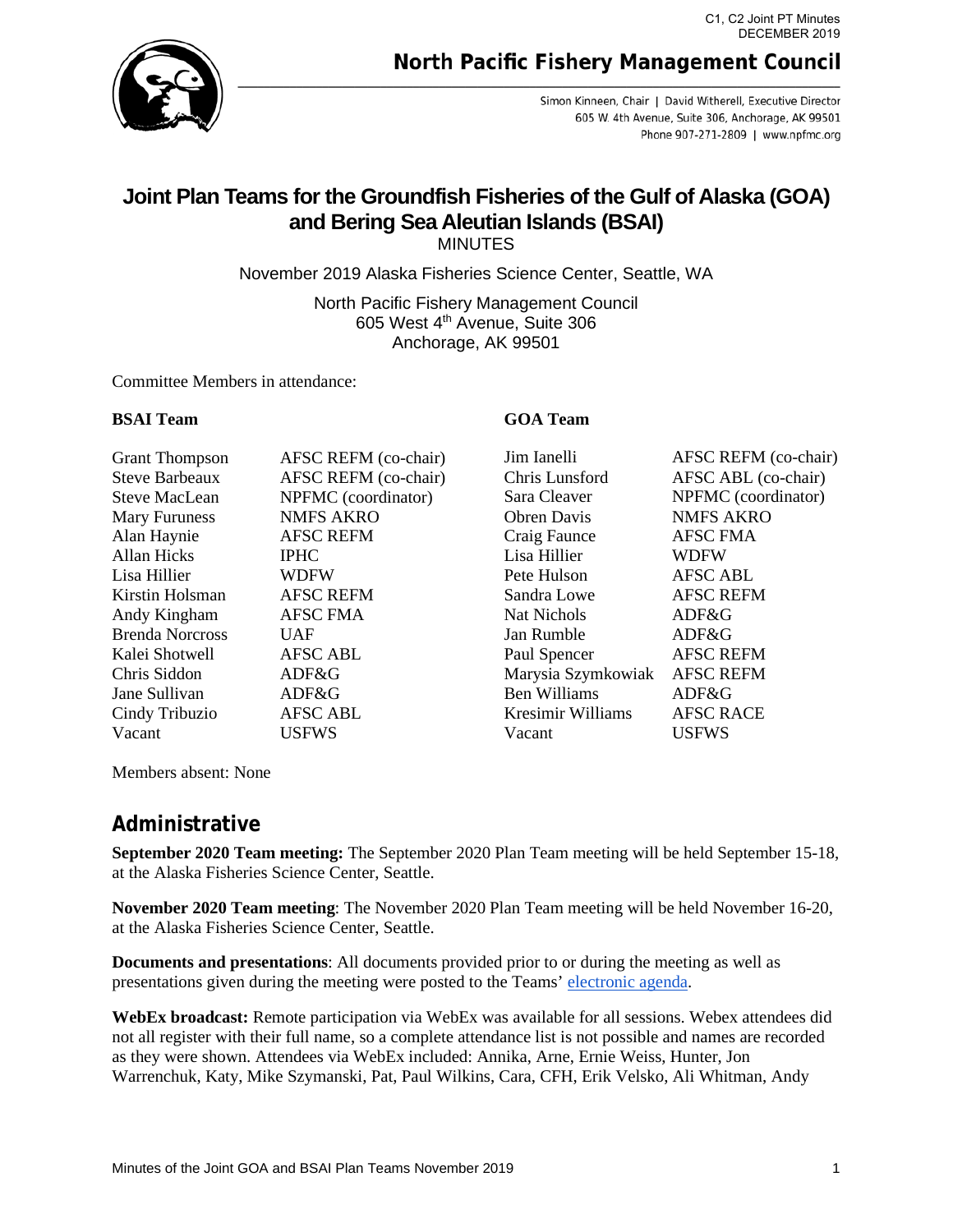Kingham, Lenny Hertzog, Asia Beder, Nicole, Curry Cunningham, Diana Stram, Dick Curran, Steve, Kevin, Lauren Rogers, Paul Wilkins, Molly.

Other attendees may have been present via WebEx but not noted by recorders.

**Introductions**: The Joint meeting of the Gulf of Alaska (GOA) and Bering Sea Aleutian Islands (BSAI) Groundfish Plan Teams ("Teams") convened Tuesday November 12 at 9:00 am at the Alaska Fisheries Science Center in Seattle, Washington. Introductions were made. A sign-in sheet was passed around for members of the public. Attendees included: Matt Robinson, Julie Bonney, Shannon Carroll, Austin Estabrooks, Anne Vanderhoeven, Kristian Olsen, Blake Burkholder, Brent Paine, David Witherell, Ingrid Spies, Carey McGilliard, Wayne Palsson, Kenny Down, Ruth Christiansen, Joshua Baine Etherton, Stephani Zador, Jim Thorson, Craig Cross, Beth Stewart, Bill Clarke, Bob Alverson, Keith Bruton, Todd Loomis, TJ Duncan, Kerim Aydin, Elizabeth Siddon, Landry Price, Dan Falvey, Chad See, Scott Kent, Charlotte Levy, Bridget Ferriss, Mary Beth Tooley.

**Minutes guidelines:** Grant Thompson reminded Team members about transparency in drafting their minutes and comments within the meeting (discussions should be for all to hear and not electronic, etc). The most updated guidelines for minutes are located on the electronic agenda.

### **Sablefish**

The Alaska sablefish presentation was given by Dana Hanselman. There were no changes to the assessment model. The authors recommend an ABC for 2020 that is 25% greater than 2019, which reflects a 57% decrease from maxABC. The authors' choice of a 25% increase is equal to the past maximum increase in ABC, which occurred in 2003. This recommended ABC results in a constant fishing mortality rate of 0.044 between 2019 and 2020. The Team continues to support the whale adjustment, which has become standard practice for this stock. Concerns were raised over the ability to estimate whale depredation as the predominant monitoring for hook-and-line shifts from human observers to electronic monitoring. Rationale for additional reductions from maxABC were summarized in the risk table. Reasons included protection of older fish, uncertainty in recent large recruitment events, uncertainty in maturity estimates, and reliance on young fish to comprise a large portion of the spawning biomass.

The Teams are concerned about the current model's persistent positive retrospective bias and poor fits to abundance indices in the model. The Teams discussed the appropriateness of fishery CPUE as an abundance index given the size-selective nature of the fishery and the inconsistent trends between this index and the other fishery-independent indices and anecdotal evidence of increased abundance due to recent strong recruitment. The Teams agreed that until strong rationale for removing this index is developed, these divergent patterns do not warrant excluding it from the model. A range of potential model developments was discussed with respect to the treatment of recruitment, including evaluating selectivity on young fish and exploring age-specific or time-varying natural mortality. In particular, selectivity may be changing if young fish are deeper than usual; however, the authors have already conducted numerous explorations of selectivity and have yet to find a better-fitting parameterization.

The authors reported asynchronous recruitment between Federal waters off Alaska, off the West Coast, in British Columbia, and in Alaska state-water fisheries. Federal assessments are reporting strong 2014 and 2016 year classes and BC and State of Alaska data show strong 2013 and 2015 year classes. Discussions with State age readers suggest this can be explained by otolith edge effects and work has been ongoing to resolve this issue using Federal known-age samples. The Teams noted the importance of resolving this issue quickly, given the age-based assumptions about weight-at-age and maturity in stock assessments.

Extensive discussion occurred regarding the determination of OFL by area and the relatively high bycatch of sablefish in the Bering Sea trawl fisheries in 2019. The authors provided historical background on the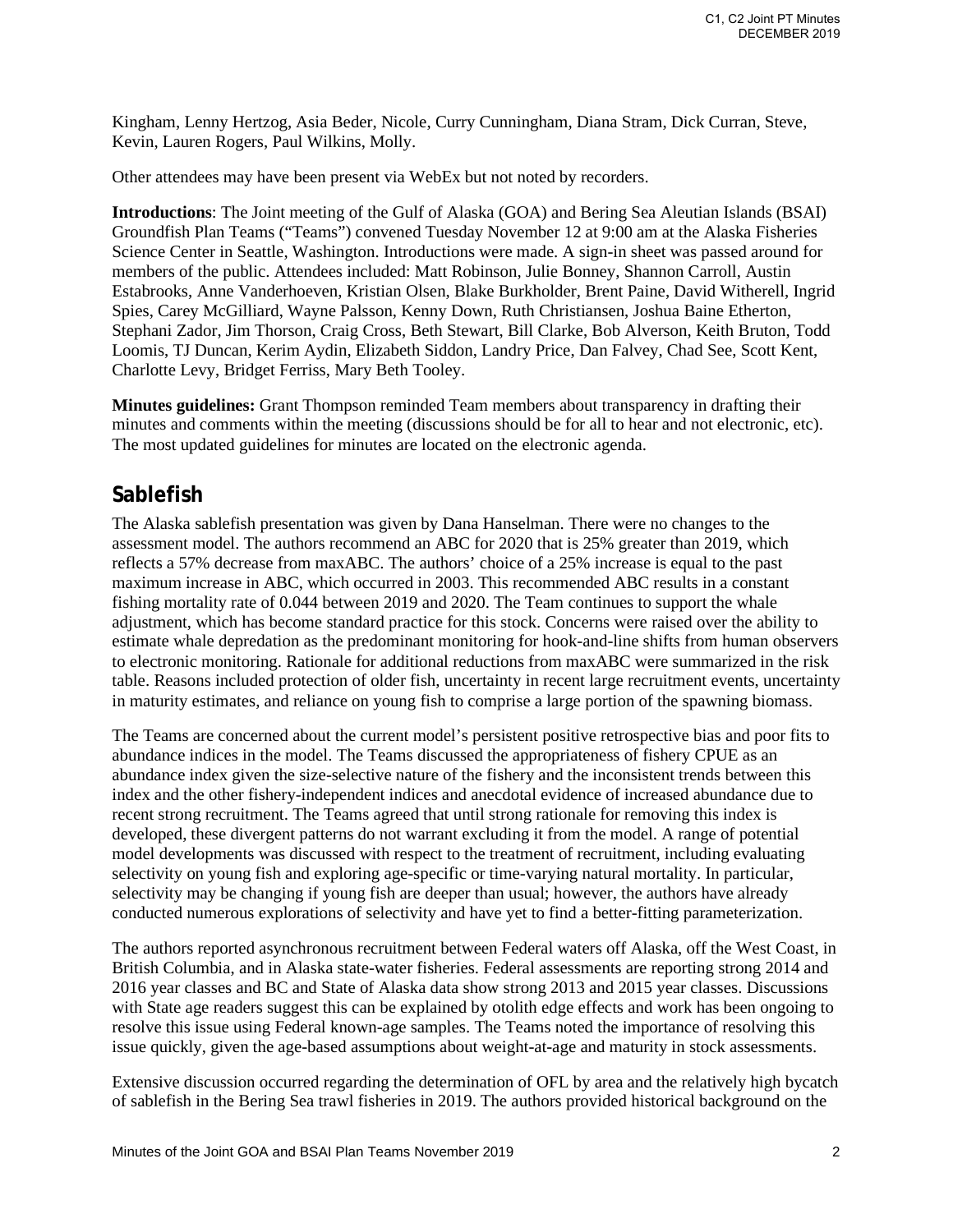evolution of OFL determinations for sablefish and included OFL options requested by the SSC. Since 1996, sablefish have been managed Alaska-wide, with ABCs determined by sub-area and OFLs set separately for the BS, AI, and GOA since 1995. Three options were presented: 1) status quo; 2) combine the BS and AI; 3) an Alaska-wide specification. Some options may provide management benefits or efficiencies, but the authors did not have the appropriate information or data to recommend a scientific basis or a conservation concern for one option over another. The Teams discussed potential biological concerns over spatial structure including spawning aggregations, productivity, and concentrated harvest on the 2014 and 2016 year classes. Additionally, public comment indicated the potential for a separate stock in the AI and suggested that the current ABC calculation does not account for selective harvest of larger fish, nor does it protect young fish. However, the Teams had no specific conservation concerns to warrant an OFL recommendation. From a management perspective, sablefish are managed on an Alaskawide stock basis and the OFL should be managed to the stock level. Concerns were expressed that, without management controls in place on a smaller scale, there would be no mechanism to regulate regional bycatch. Bycatch of 2014 and 2016 year classes were highlighted as a conservation concern for which the Council could consider additional bycatch controls. Public comment indicated that trawl fleets were actively avoiding sablefish bycatch, with the caveat that they must balance this effort with avoiding bycatch of other species like salmon and halibut. Considerable uncertainty exists as to whether this is a biological concern or allocation issue, and the Teams suggested following the Council's spatial management policy to resolve this issue.

**The Teams agreed with the authors' recommended ABC for 2020, which is a 57% reduction from maxABC and a 25% increase from the 2019 ABC.**

#### **The Teams recommended Option 2 for the OFL specification, combining the BS and AI OFLs. While the Teams support Option 2, they also recommended following the Council's spatial management policy, including the development of management controls to mitigate regional bycatch.**

Combining these OFLs will make the sablefish OFLs more consistent with other stock assessments and consistent with FMP areas. NOAA General Counsel advised that OFLs are defined at a stock level but there is discretion under the National Standard guidelines that specifications can be set to allow for operational feasibility and aligning OFL by FMP can be considered operationally feasible.

#### **The Teams recommended that the authors examine poor fits and residual patterns in the abundance indices.**

**The Teams recommended that the authors explore alternative methods to account for the 2014 and 2016 year classes, including pulse or age-specific natural mortality, time-varying selectivity, and sex-specific patterns in recruitment events.**

#### **The Teams recommended that the authors continue to include retrospective recruitment plots (aka "squid plots") to determine when estimates of large recruitment events stabilize.**

It may also be useful to create a plot with the retrospective estimates of the recruitment deviations (y-axis) for various cohorts when they were specific ages (x-axis). This might help to identify if there is a consistent pattern of over- or under-estimation of the size of a cohort when the cohort is young with few inter-annual observations, and at what age the estimated deviation of the cohort begins to stabilize. An example plot can be seen in Figure 58 of the [stock assessment document for Pacific hake.](https://archive.fisheries.noaa.gov/wcr/publications/fishery_management/groundfish/whiting/hake-assessment-2018.pdf)

**As sablefish biomass continues upward to a level that history will undoubtedly remember as the "Hanselman High," the Teams commend the outgoing senior author for his many years of leading the assessment efforts for this stock.**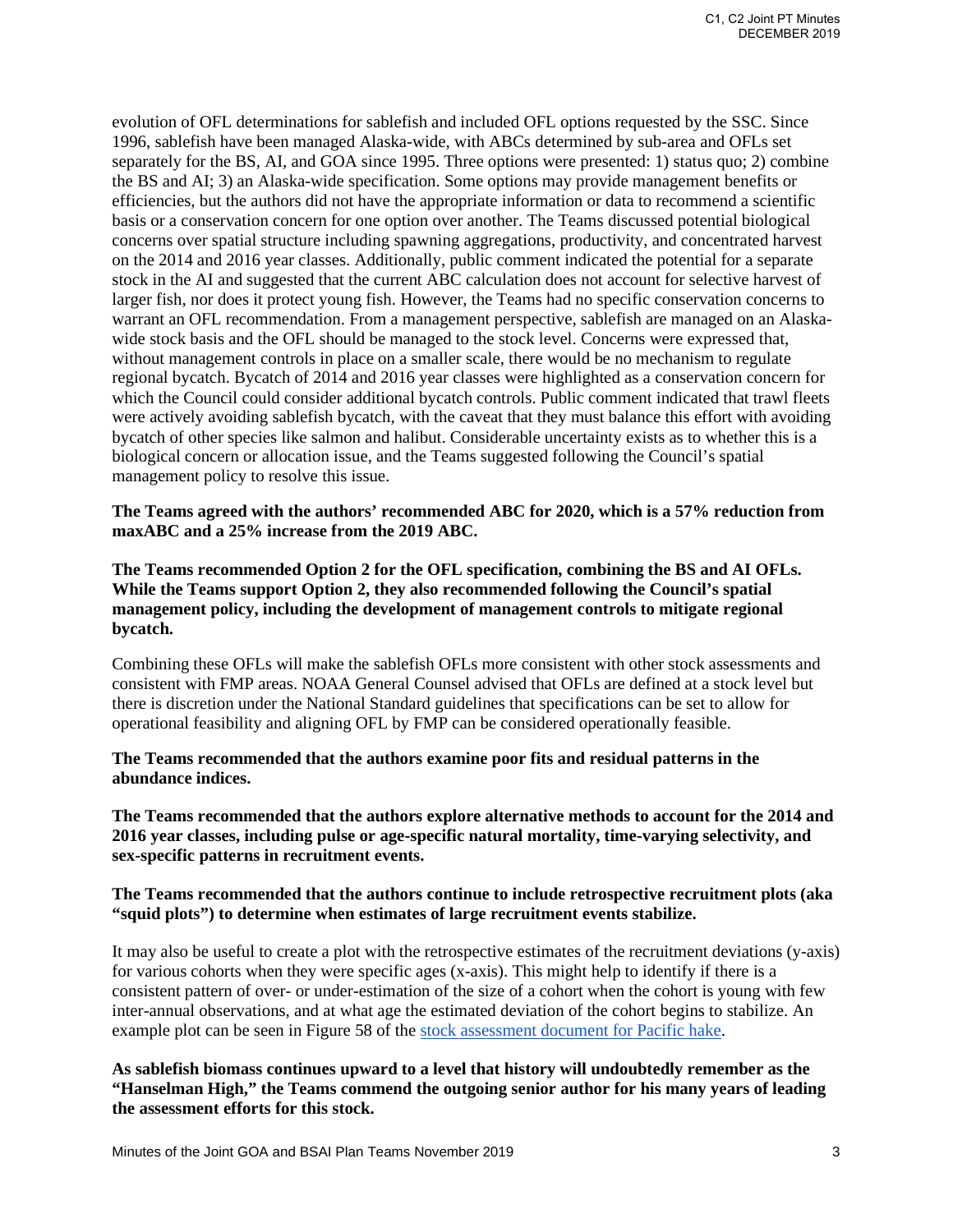## **Economic SAFE Report**

Ben Fissel of AFSC presented the Economic SAFE Report. The Report updates available economic information for 2018; as always there is a one-year delay in most economic data although there are now 2019 current-year price projections included.

Ben presented the core content of the Economics SAFE Report and indicated some changes in the overall content of the report. Due to delays in the arrival of finalized data, the catch share performance metrics and community section will no longer be included in the Econ SAFE and instead will be provided in separate documents. The report now also includes economic information based on the A80 economic data report (EDR) and will include information based on the GOA trawl (new) and Chinook A91 EDRs. Due to changes in the AFSC website, the data underlying the Econ SAFE will now be publicly available through the AKFIN Apex reporting system [\(https://reports.psmfc.org/akfin\)](https://reports.psmfc.org/akfin) as well as the Pac States E-journal of Sci Visualization [\(https://psesv.psmfc.org/\)](https://psesv.psmfc.org/).

Ben presented findings from the report card metrics. Despite low aggregate prices, real first wholesale values for groundfish Alaska-wide have remained high. Notably the share of AK resident revenues went down, driven by trends in the species that the Alaska-based fleet predominantly targets - sablefish and Pacific cod. Exchange rates remain high, creating a headwind for the Alaska fishing industry in terms of selling fish outside of the U.S.

Whereas total catches across Alaska groundfish fisheries decreased by 3% from 2017, the aggregate value increased in the BSAI and decreased in GOA, with substantial differences in changes of species-level catch. In the BSAI, values were stable for Atka mackerel and rockfish and values increased for pollock, Pacific cod, and flatfish. In the GOA, values increased for pollock and rockfish and decreased for Pacific cod, sablefish, and flatfish.

Ben also presented breakdowns for each of the groundfish FMP species in terms of market and price trends and volumes. Pollock prices have rebounded after declines in 2016 and 2017 that were driven largely by lower prices for head-and-gut fillets that were due to large inventories. Pacific cod saw a substantial price increase from 2018 to 2019 due to global supply constraints; these price increase helped to increase BSAI values for Pacific cod despite volume increases but were not large enough to offset volume declines in GOA. Sablefish saw substantial declines in average prices driven by increased landings of small fish, driving down average prices. Most flatfish prices were increasing in 2018, with the exception of arrowtooth which may be affected by the tariff disputes. Similarly, rockfish may be caught up in the trade dispute with 2019 price projections showing a slight decrease. Atka mackerel prices decreased slightly in 2018 but remain strong; projections indicate 2019 prices may marginally decrease.

Ben also presented results examining the accuracy of previous (2018) price projections. Price projections for ex-vessel prices are based on models of year-to-date unadjusted ADF&G fish ticket prices that are used to estimate an adjusted annual price. The model uses price data from much of the year (through September) to estimate what the price will be for next year. In general, the price projections were within one cent of the actual average prices for the groundfish species. Sablefish GOA fixed gear prices had the largest discrepancy between projected and actual prices in terms of absolute values but were actually in line with the accuracy of the other projections given the scale of sablefish prices. The sablefish price projections do not include size-based pricing.

**The Joint Team recommended that, in the future, the revenue decompositions that are included in the BSAI and GOA Intro be presented as part of the November Economics Team presentation.**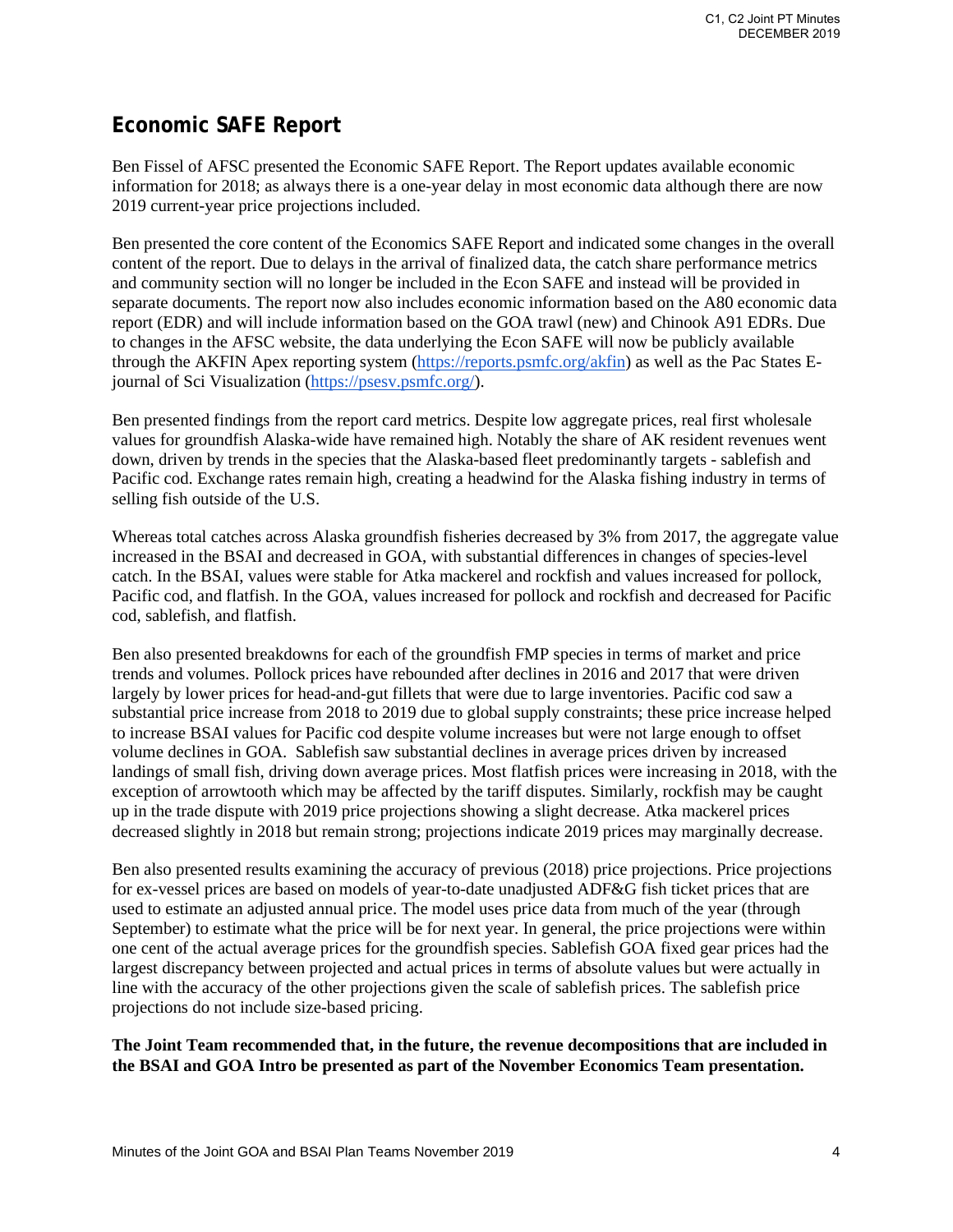### Risk table

In response to an SSC request, the Teams evaluated the risk table for each full assessment and noted important concerns or issues associated with completing the table. The Teams noted that summarizing the concerns listed in the risk table is helpful as a decision framework for potential changes to ABC. The risk table approach fostered increased collaboration between scientists with different expertise and more formally brought ecosystem considerations into assessment deliberations. However, several common questions were brought forward throughout the discussions regarding the individual risk tables. Specifically, the Teams discussed the following:

- Whether an overall elevated risk level  $(>1)$  mandates a reduction in ABC, and, more generally, the relationship of the risk level to the amount of reduction (if any);
- How to document changes that may not warrant higher levels of precaution, specifically when an overall elevated level of risk  $(>1)$  does not lead to a reduction in ABC (e.g., BSAI northern rockfish, GOA POP, GOA arrowtooth flounder);
- The appropriateness of the overall level of risk being based on the maximum value across the categories, such that scores of 4, 4, 4, and 4 would be the same as a score of 1, 1, 1 and 4;
- Whether to state a default level of no risk  $(=1)$  or an unknown level of risk when there is no information to evaluate the risk level for a given category (this was of particular concern for Tier 5 and 6 stocks);
- How to determine the relative influence of stock-specific versus indirect ecosystem indicators for setting the risk level (e.g., EBS Pacific cod, BSAI northern rockfish);
- How many direct or indirect ecosystem indicators would constitute an elevated concern;
- How evaluations of fishery performance indicators determine risk to stock productivity;
- Delineating issues that fall under more than one category;
- Whether every item, positive or negative, listed in the context of the risk table necessarily constitutes a "concern" (e.g., for Alaska sablefish, is an unusually large year class necessarily a "concern" simply because it is unusual?);

Despite the deliberations, the Teams agreed, in all cases, with the authors' decisions on the designated levels for each category in the risk table. Results of the individual stock levels, overall score and proposed reduction are compiled in the following table. Please refer to the minutes for the individual stock as well as the risk table discussion in the Harvest Recommendations section of the respective SAFE chapters for more information regarding the risk table levels, proposed reductions, and issues identified by the authors.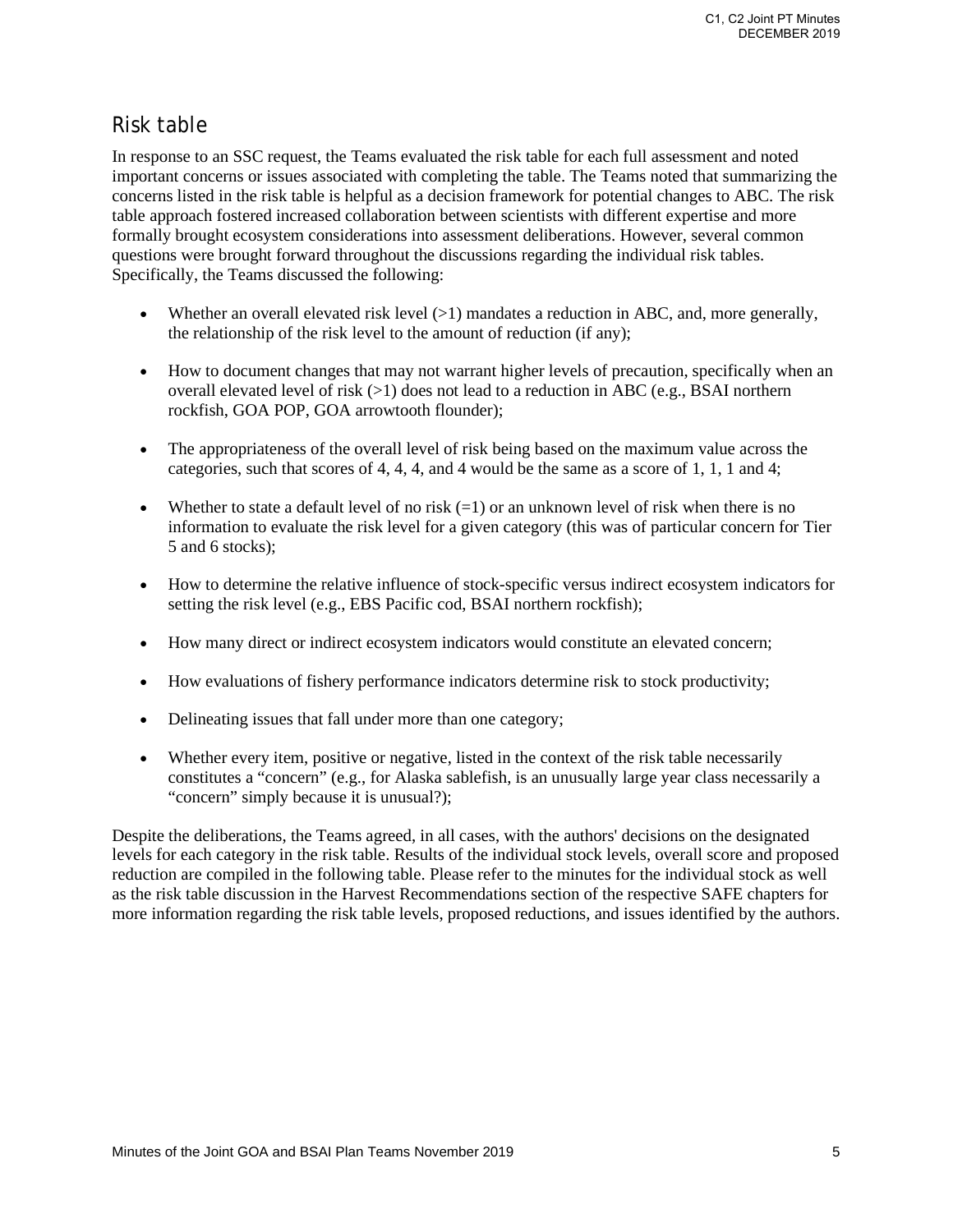| <b>Stock</b>                     | Assessment<br>related | Population<br>Dynamics | Environment<br>Ecosystem | Fishery<br>Performance | Overall        | Proposed<br>Reduction |
|----------------------------------|-----------------------|------------------------|--------------------------|------------------------|----------------|-----------------------|
| Sablefish                        | $\overline{2}$        | 3                      | $\overline{2}$           | 3                      | 3              | 57%                   |
| EBS pollock                      | $\mathbf{1}$          | $\overline{2}$         | $\overline{2}$           | $\overline{2}$         | $\overline{2}$ | 43%                   |
| GOA pollock                      | $\overline{2}$        | $\mathbf{1}$           | $\mathbf{1}$             | $\mathbf{1}$           | $\overline{2}$ | 10%                   |
| <b>EBS Pacific</b><br>Cod        | $\mathbf{1}$          | $\mathbf{1}$           | $\overline{2}$           | $\mathbf{1}$           | $\overline{2}$ | $\ast$                |
| Al Pacific cod                   | $\mathbf{1}$          | $\mathbf{1}$           | $\overline{2}$           | $\mathbf{1}$           | $\overline{2}$ | $\ast$                |
| <b>GOA Pacific</b><br>cod        | $\overline{2}$        | $\overline{2}$         | $\overline{2}$           | $\mathbf{1}$           | $\overline{2}$ | $\ast$                |
| <b>BSAI Northern</b><br>Rockfish | $\overline{2}$        | $\mathbf{1}$           | $\overline{2}$           | $\mathbf{1}$           | $\overline{2}$ | 0%                    |
| <b>GOA POP</b>                   | $\overline{2}$        | $\overline{2}$         | $\mathbf{1}$             | $\mathbf{1}$           | $\overline{2}$ | 0%                    |
| GOA<br>Arrowtooth                | $\mathbf 1$           | $\mathbf 1$            | $\overline{2}$           | $\mathbf 1$            | $\overline{2}$ | 0%                    |
| Yellowfin sole                   | $\mathbf{1}$          | $\mathbf{1}$           | $\mathbf{1}$             | $\mathbf{1}$           | $\mathbf{1}$   | 0%                    |
| Alaska Plaice                    | $\mathbf{1}$          | $\mathbf{1}$           | $\mathbf{1}$             | $\mathbf{1}$           | $\mathbf{1}$   | 0%                    |
| <b>BSAI Atka</b><br>Mackerel     | $\mathbf{1}$          | $\mathbf{1}$           | $\mathbf{1}$             | $\mathbf{1}$           | $\mathbf{1}$   | 0%                    |
| GOA RE/BS                        | $\mathbf{1}$          | $\mathbf{1}$           | $\mathbf{1}$             | $\mathbf{1}$           | $\mathbf{1}$   | 0%                    |
| GOA Other<br>Rockfish            | $\mathbf{1}$          | $\mathbf{1}$           | $\mathbf{1}$             | $\mathbf{1}$           | $\mathbf{1}$   | 0%                    |
| <b>GOA</b><br>Shortraker         | $\mathbf{1}$          | $\mathbf{1}$           | $\mathbf 1$              | $\mathbf{1}$           | $\mathbf{1}$   | 0%                    |
| GOA Atka<br>Mackerel             | $\mathbf{1}$          | Unknown                | $\mathbf{1}$             | $\mathbf{1}$           | $\mathbf{1}$   | 0%                    |
| <b>GOA Octopus</b>               | $\mathbf 1$           | $\mathbf{1}$           | $\mathbf{1}$             | $\mathbf{1}$           | $\mathbf{1}$   | 0%                    |
| <b>GOA Skate</b>                 | $\mathbf{1}$          | $\mathbf 1$            | $\mathbf{1}$             | $\mathbf 1$            | $\mathbf{1}$   | 0%                    |

Table of stock-specific risk table levels.

\* Authors declined to provide a recommendation and deferred to the SSC.

Deliberations regarding the risk tables were quite time-consuming during the week, perhaps because this is still a developing process. The Teams recognize that the risk table may benefit from additional guidance and may evolve as it is further evaluated and applied. The Teams noted that discussions could be simplified if the process to determine levels of risk was decoupled from the decision to propose a reduction and the associated amount. As the risk table process develops, perhaps a decision table would be useful for evaluating the potential for a reduction if there were successive designations of elevated risk levels for a given category.

#### **The Teams recommended that authors continue to fill out the risk tables for full assessments.**